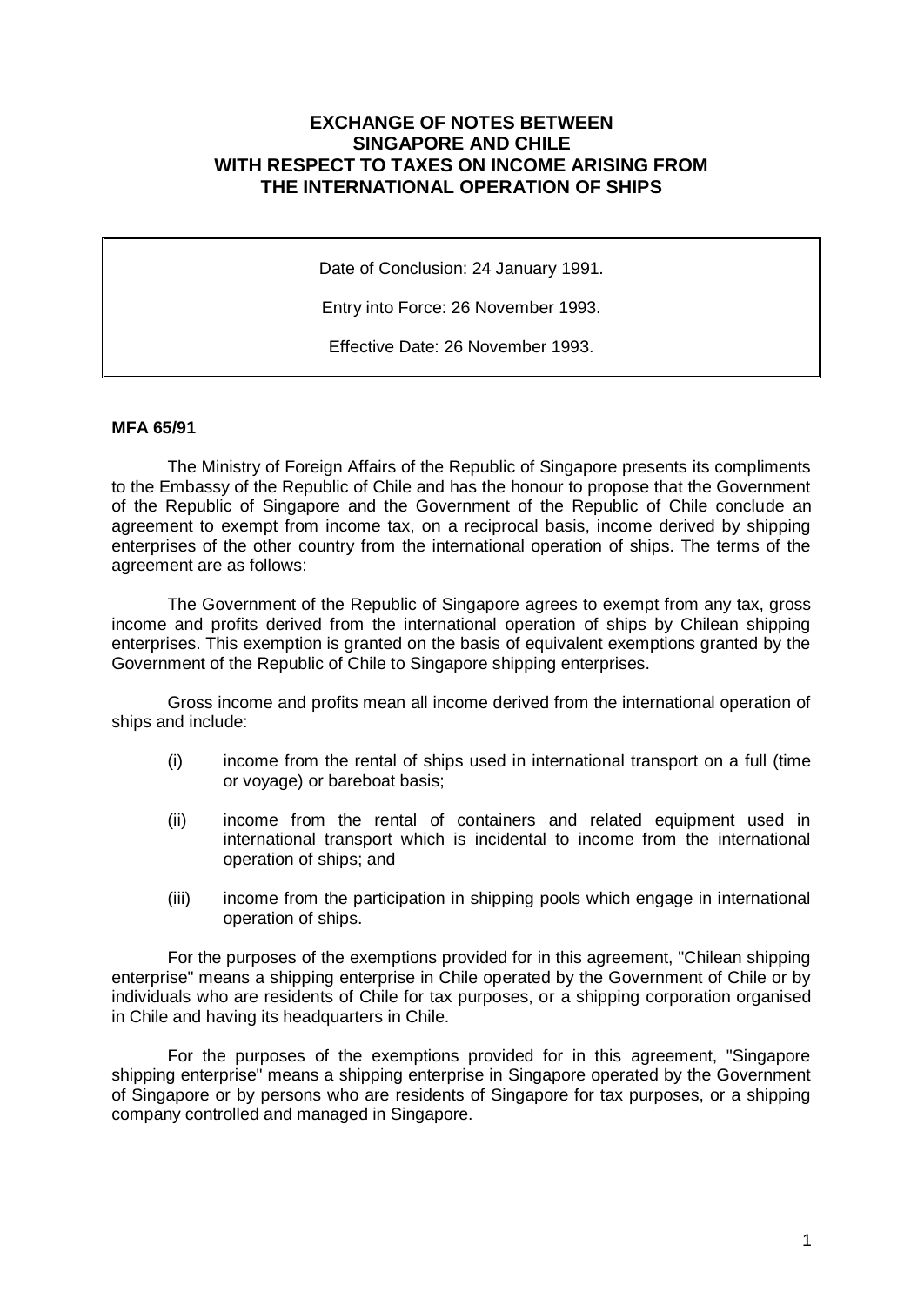If any difficulty or doubt as to the interpretation of application of this agreement should arise, the competent authorities of the two countries shall seek to resolve such difficulty or doubt by mutual agreement. For this purpose, the competent authorities are:

- (a) In the Republic of Chile, the Minister for Finance or his authorised representative.
- (b) In the Republic of Singapore, the Minister for Finance or his authorised representative.

Either Government may terminate this agreement by giving written notice of termination through diplomatic channels at least six months before the end of any calendar year after the year 1994. In such event, this agreement shall cease to be effective in respect of income derived on or after the first day of the calendar year following that in which the notice of termination is given.

The Ministry of Foreign Affairs considers that this note, together with the Embassy's reply note confirming that the Government of the Republic of Chile agrees to these terms, constitute an agreement between the two Governments. This agreement shall enter into force on the last date when each Party has notified the other that the agreement has been approved in accordance with its own legal regulations. The agreement shall have effect with respect to income derived on or after the date on which the agreement enters into force.

The Ministry of Foreign Affairs of the Republic of Singapore avails itself of this opportunity to renew to the Embassy of the Republic of Chile the assurances of its highest consideration.

**SINGAPORE** 24th January 1991

Embassy of the Republic of Chile Singapore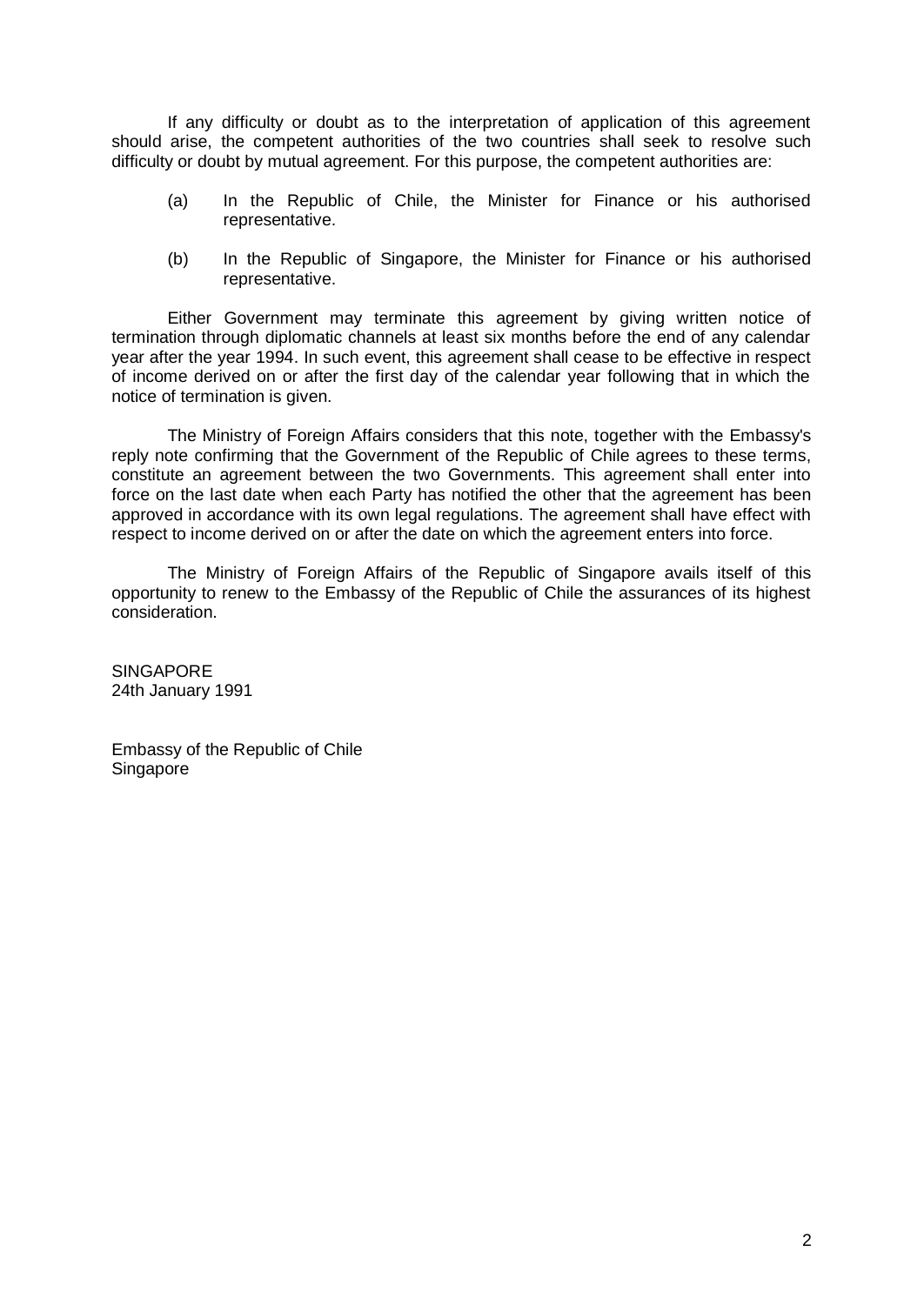## **Note No. FA 06/91**

The Embassy of the Republic of Chile presents its compliments to the Ministry of Foreign Affairs of the Republic of Singapore and has the honour to refer to the Ministry's Note No. MFA 65/91 of this date which reads as follows:

"The Ministry of Foreign Affairs of the Republic of Singapore presents its compliments to the Embassy of the Republic of Chile and has the honour to propose that the Government of the Republic of Singapore and the Government of the Republic of Chile conclude an agreement to exempt from income tax, on a reciprocal basis, income derived by shipping enterprises of the other country from the international operation of ships. The terms of the agreement are as follows:

The Government of the Republic of Singapore agrees to exempt from any tax, gross income and profits derived from the international operation of ships by Chilean shipping enterprises. This exemption is granted on the basis of equivalent exemptions granted by the Government of the Republic of Chile to Singapore shipping enterprises.

Gross income and profits mean all income derived from the international operation of ships and include:

- (i) income from the rental of ships used in international transport on a full (time or voyage) or bareboat basis;
- (ii) income from the rental of containers and related equipment used in international transport which is incidental to income from the international operation of ships; and
- (iii) income from the participation in shipping pools which engage in international operation of ships.

For the purposes of the exemptions provided for in this agreement, "Chilean shipping enterprise" means a shipping enterprise in Chile operated by the Government of Chile or by individuals who are residents of Chile for tax purposes, or a shipping corporation organised in Chile and having its headquarters in Chile.

For the purposes of the exemptions provided for in this agreement, "Singapore shipping enterprise" means a shipping enterprise in Singapore operated by the Government of Singapore or by persons who are residents of Singapore for tax purposes, or a shipping company controlled and managed in Singapore.

If any difficulty or doubt as to the interpretation of application of this agreement should arise, the competent authorities of the two countries shall seek to resolve such difficulty or doubt by mutual agreement. For this purpose, the competent authorities are:

- (a) In the Republic of Chile, the Minister for Finance or his authorised representative.
- (b) In the Republic of Singapore, the Minister for Finance or his authorised representative.

Either Government may terminate this agreement by giving written notice of termination through diplomatic channels at least six months before the end of any calendar year after the year 1994. In such event, this agreement shall cease to be effective in respect